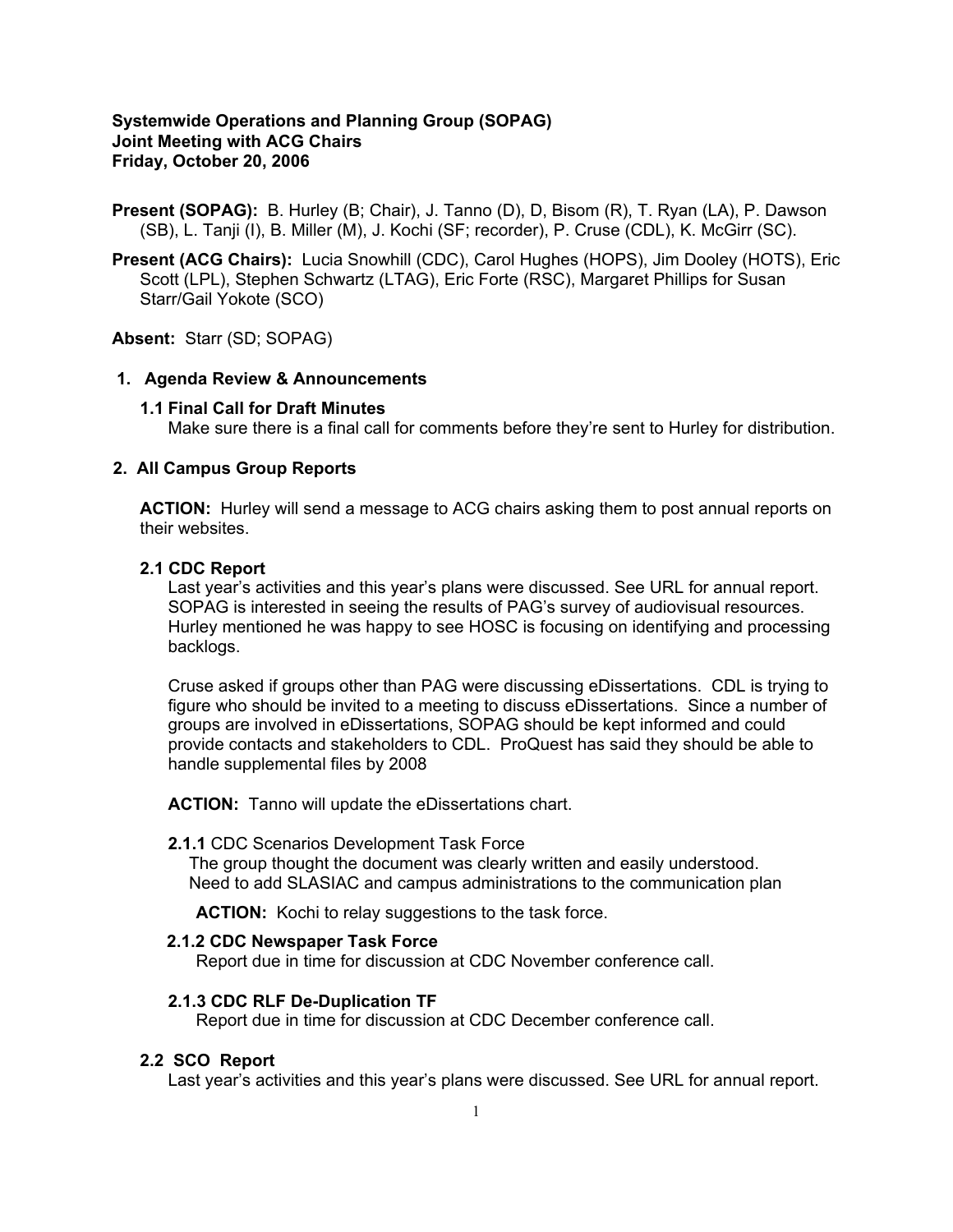## **2.2.1 Faculty Out-Reach Charge & Communication Plan**

Draft communication plan was reviewed. One goal of the plan is looking at how the SCOs can provide a rapid response to scholarly communication issues.

**ACTION:** Hurley will propose this draft communication plan for the agenda of the Joint UL/SOPAG meeting in November.

#### **2.3 HOPS Report (Carol)**

Last year's activities and this year's plans were discussed. See URL for annual report.

#### **2.3.2 Digital Ref. Proposal**

Agreement with OCLC to use QuestionPoint has been signed. All 10 campuses are contributing at some level. CIG has a timeline for developing the service. CIG is discussing what will constitute "success" and investigating what new technologies might be used in place of QuestionPoint.

### **2.4 HOTS Report**

Last year's activities and this year's plans were discussed. See URL for annual report.

One area of focus this year is to work with CDC to review book approval plans and see where efficiencies lie with the fact that all libraries have YBP approval plans.

 **ACTION:** Snowhill will put approval plan discussion on the CDC agenda for discussion.

#### **2.4.1 Investigation of OCLC, as a Single Union Catalog Data Ingest Stream**

CAMSIG met in person for first time. They had a substantive discussion of using OCLC as a single union catalog data ingest stream and produced a progress report to HOTS. They will meet the deadline of the Joint UL/SOPAG meeting in November.

#### **2.5 LPL Report**

Last year's activities and this year's plans were discussed. See URL for annual report.

Hughes asked if LPL was aware of the UC Policy on Stewardship of Electronic Information Resources draft document. LPL was not aware of it, but some other participants were aware of it.

**ACTION:** Cruse will keep SOPAG informed of progress on draft document. Cruse will send SOPAG the URL to the draft policy.

A discussion about the future of LPL took place. LPL has done an excellent job with what it was tasked with, but it seems like there aren't upcoming agenda items that require collaborative effort. Do we keep it as a group "just in case" or does it take on another form?

While SOPAG recognized the importance of having librarians who are tracking privacy issues, it was decided that LPL would not continue as an ACG.

 **ACTION:** Hurley will disband LPL with thanks and ask HOPS to monitor privacy issues.

#### **2.6 LTAG Report**

Last year's activities and this year's plans were discussed. See URL for annual report.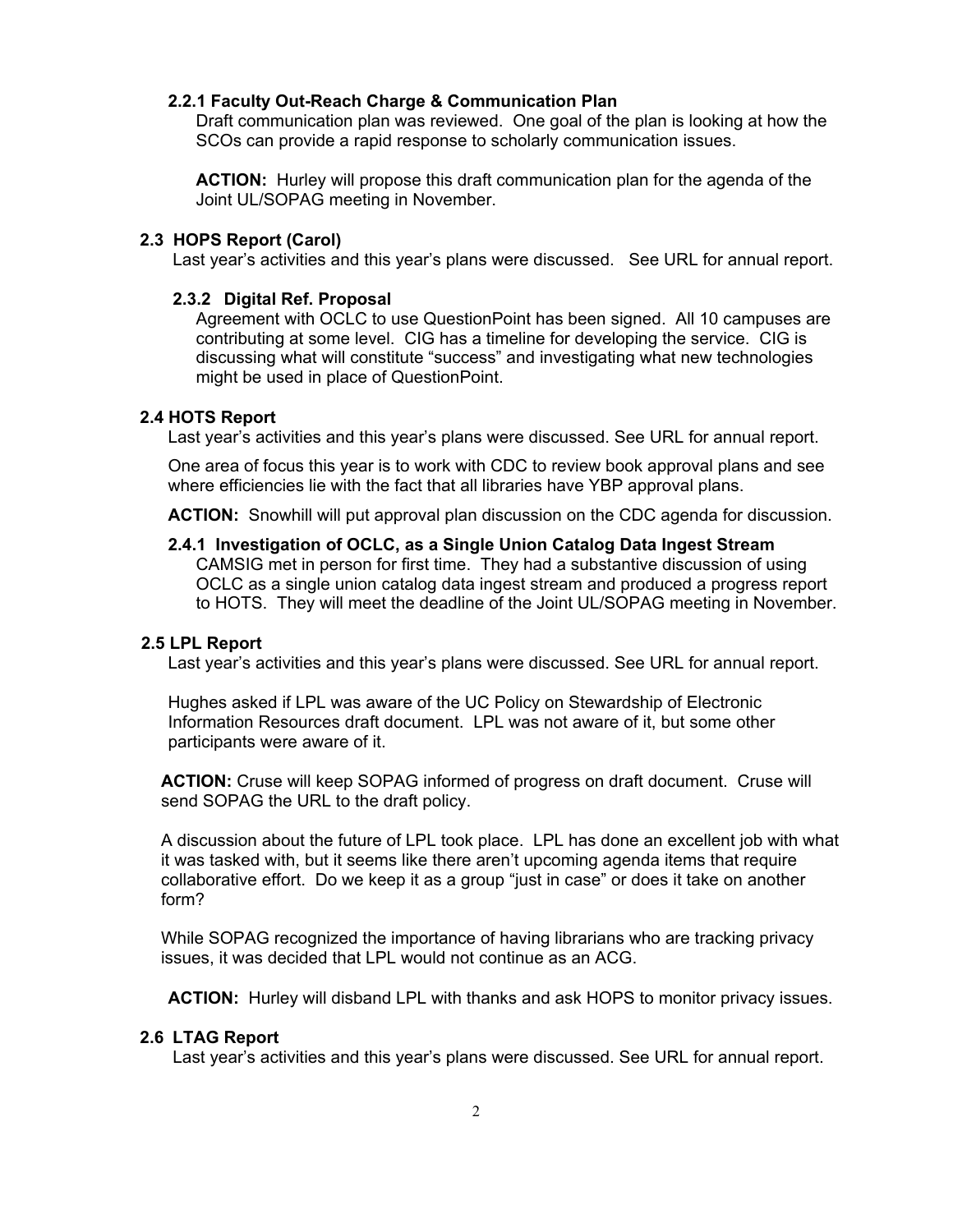**ACTION:** Cruse will forward any ITGC information to SOPAG.  **ACTION:** SOPAG will route any information about ITGC to LTAG.

#### **2.6.1 Web Conferencing Software**

Schwartz said he is happy to help anyone get started using Team2Team.

 **ACTION:** Hurley will add Schwartz to SOPAG testing group.  **ACTION:** Dawson schedule time for group to try out Team2Team.

# **2.6.2 Next Decade Report**

The group thought the report was thought provoking and especially timely given the BSTF report.

Some comments about the report included:

- Should address the impact of social networking. Not only will it change the way we interact with our users but also how we work with each other.
- It's an oversimplification to say "storage is cheap" storage is cheap but managing (staff, facilities, etc.) the storage is expensive. Is this an area to look at for collaboration? Should we be outsourcing this to places that can do it cheaper?
- What areas could we push for more centralization (more specifically than what discussed in the report)? Are there areas that are technologically driven that would benefit from more centralization? Should we look at the business infrastructure for procuring technology?
- Need to include a scenario for faculty or professional students when looking at needs of future.
- CDC: appreciated the report as a think piece but would challenge some of the broad assumptions. In particular how centralized and digital collections will be in the future.

# **2.7 RSC Report**

Last year's activities and this year's plans were discussed. See URL for annual report.

SOPAG suggested that RSC might want to start discussing the potential impact of mass digitization on resource sharing.

# **3. Task Force Reports**

# **3.1 Bibliographic Services Task Force**

Hurley met with the ULs to discuss SOPAG's recommendations on how to move forward with the BSTF report. The ULs agreed that we should continue discussions with Internet Search Engines on article discovery. Three charges resulted from the ULs' meeting related to the next generation catalog:

- 1. The ULs will contact Jay Jordan to see if OCLC is interested in providing a next generation Melvyl replacement;
- 2. SOPAG will charge BSTF to come up with high-level specifications to guide discussions with OCLC;
- 3. CDL will identify current expenditures on Melvyl.